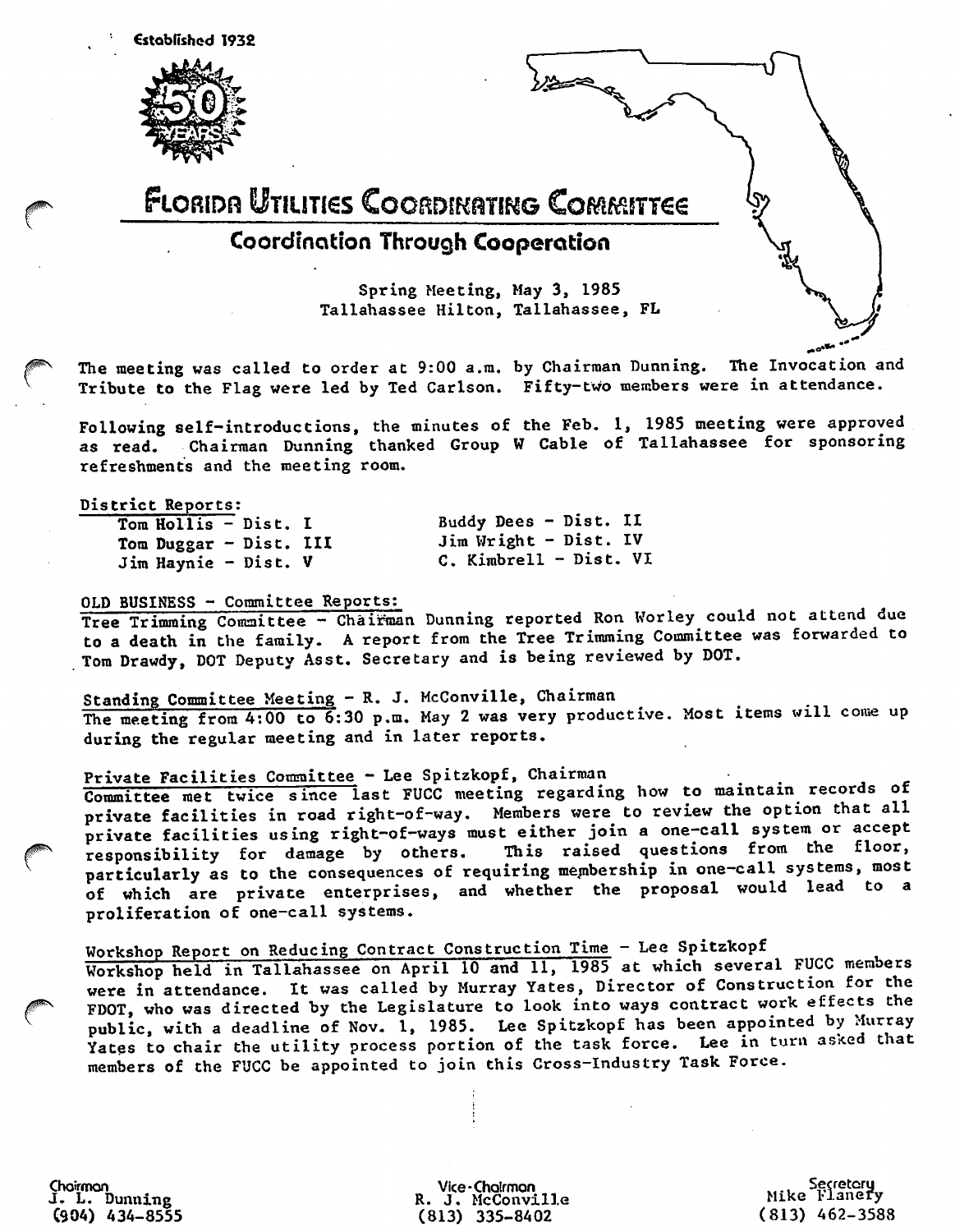Liaison Comnittee - Dennis LaBelle. Group temporarily inactive as DOT is in process of rewriting Utility Manual.

Joint Pole Committee - Dennis LaBelle. The DOT has indicated that agreements previously discussed are satisfactory and confirmation should be forthcoming.

Power Group Meeting - Dennis LaBelle. Industry group meeting included discussion of documented inspection of utility line heights.

Telephone Group - Chairman George McWicker. Discussed private facilities, DOT Inspection Permit Form Revisions and interpretation of discussion at Dist. I meeting as to whether or not all utility lines crossing DOT pavement need permits. discussion on the floor it was concluded it would be "business as usual" until<br>further notice.

DOT Meetings - Rick Hurst. Meetings started May 1, 1985 at 1:00 p.m. with 11 representatives, at least one from each district. Intend to continue meetings. Will withdraw opposition to master agreement for Joint Pole Use.

#### Program Presentations:

Mr. Jim Woodruff, Vice President of Government Affairs for TECO, discussed "Legislative Trends of Current Interest". Pre-filed bills of special interest to utilities were bills to eliminate all sales tax exemptions, proposed taxes on telecommunication services, bills regarding transportation of power poles, growth management and impact fees.

David Bullard, State Design'' Engineer, spoke regarding Design Standards. FHWA Standards are essentially ASHTO Standards. Florida Statute; 336.045 require FDOT to adopt uniform standards. A 24 member advisory committee, chaired by Tom Drawdy, is developing and revising the State Manual of Minimum Uniform Standards—the "Green Book". County roads must also be in substantial compliance with the "Green Book". Resurfacing, Restoration, and Rehabilitation Standards (3-R Standards) are new for State and Federal projects and pertain to the extension of service life and safety of projects.

#### NEW BUSINESS

Secretary's Railroad Conference - E. M. Salley, Administrator of Rail Operations invited FUCC members to the annual conference on May 15.

Inspection of Interstates  $-$  A new form by the DOT requires documented inspection of the height of utility lines crossing Interstates. The Power Group asked Chairman Dunning to write DOT regarding safety precautions that should be observed, and pointing out that the actual height of the crossing as this changes with weather and load conditions.

CATV Standing Committee Vacancy — With regret Lew Kersting's resignation from the Standing Committee and Utility Manuals and Guides Committee was accepted. Candidates to fill the CATV are being sought.

# Custody of DOT Utility & Driveway Records.

Changes in these procedures have been made by Jack Roberts, State Maintenance Engineer. At the request of the Committee this correspondence is attached to these minutes. Although the need for one copy of the permit has been eliminated, all members should check with their local district to confirm if only 3 copies are now required.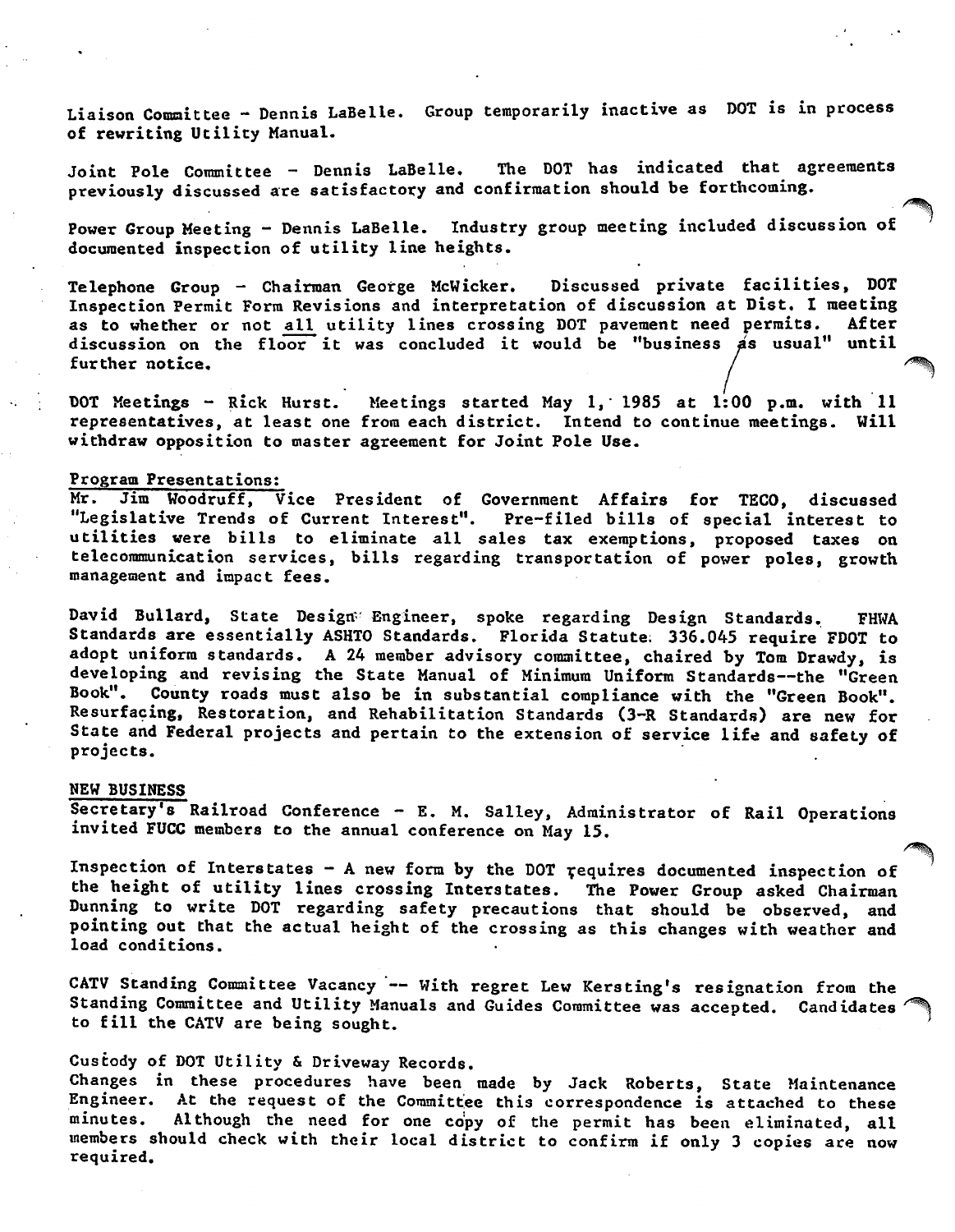Power Group/DOT Workshop - Dennis LaBelle. A workshop was held in March between the raajor power companies and DOT district engineers to identify areas of concern, and investigate ways to resolve them. Discussed were one point contact for utilities, involvement early in the design process and the Cost Avoidance Program. Results from future meetings will be made available to the FUCC.

#### Task Force

Chairman Dunning appointed the following members Construction Time Task Force chaired by Lee Spitzkopf. on the Contract

| Telephone:  | George McWicker - Southern Bell                |
|-------------|------------------------------------------------|
|             | Tom Duggar $-$ Central Telephone               |
|             | Ray Afeld $-$ General Telephone                |
| Power:      | Ron Worley - Florida Power Corp.               |
|             | Dennis LaBelle - Florida Power & Light Company |
|             | $Ken$ Brown $-$ TECO                           |
|             | Vince Martinez - Seminole Electric Coop.       |
| Gas:        | Jeff Rodgers - Peoples Gas System              |
| Municipals: | Kermit Dunwoody - Jacksonville Electric Assoc. |
| Water:      | Mike Flanery - Pinellas County Water System    |

Ken Brown was asked to coordinate utility representation and report to the Standing Committee.

The next meeting will be a joint meeting with the IRWA at Adam's Mark Caribbean Gulf Resort in Clearwater, August 1 and 2, 1985. It was agreed the November meeting will be in Pensacola.

The meeting was adjourned at 11:58 a.m.

Minutes respectfully submitted by

Wehy Jlanery Secretary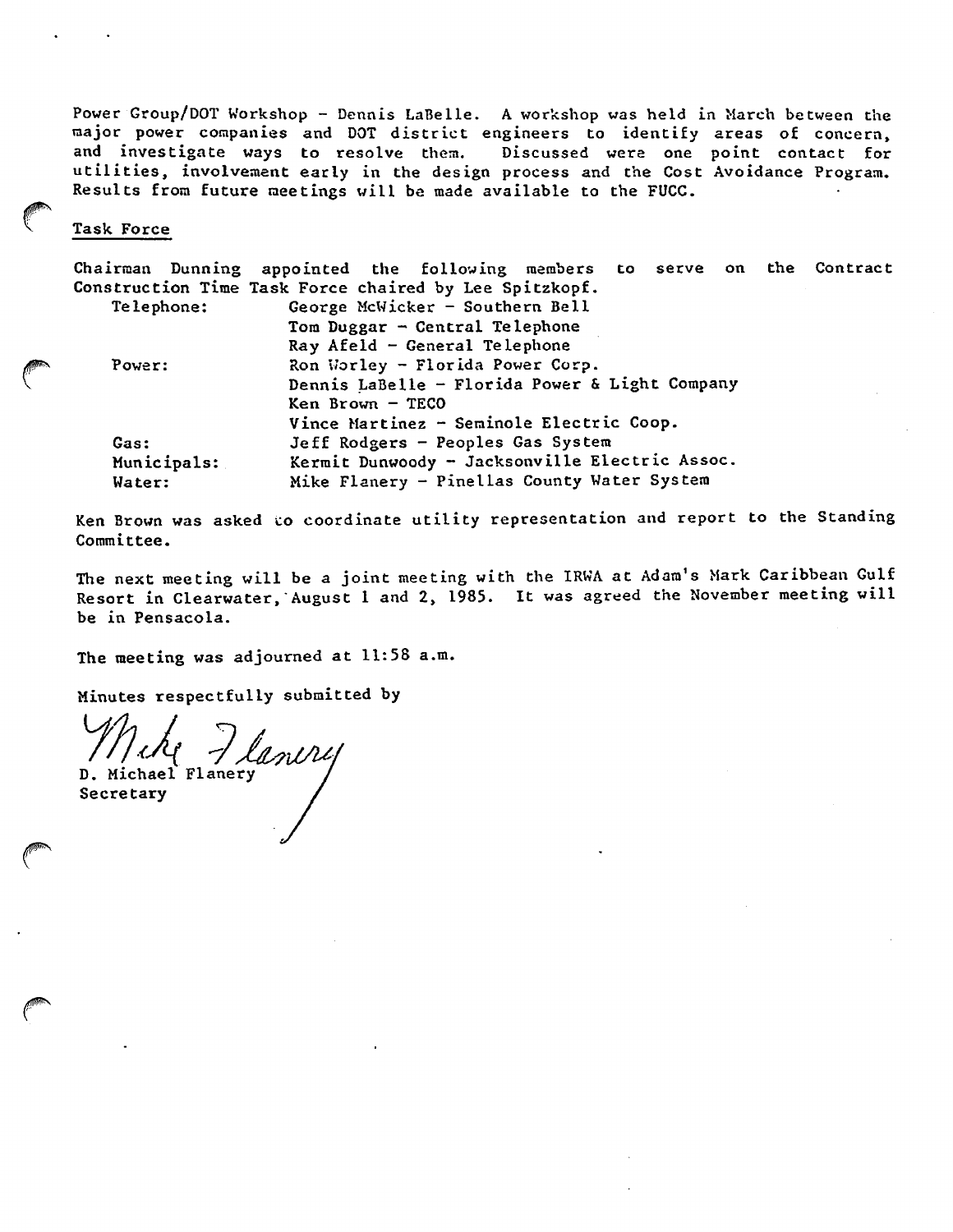

Jack W. Roberts, State Maintenance Engineer

CCPIES TO: Deputy Assistant Secretary for Operations, Deputy Assistant Secretary for Technical Policy and Engineering Services, Director of Maintenance, District Maintenance Engineers, State Operations Engineer, General Counsel, Compiroller, Inspector General, Records Management, Chairman of Utility Accommodation Guide Revision Committee, Chairman of Driveway Manual Revision Committee

#### UTILITY AND DRIVEWAY PERMITS AND OTHERS SULVECT: WITH SIMILAR FORMAT - CUSTODIAN OF RECORDS

An increasingly large volume of these permits is being issued with copius being received by the State Maintenance Engineer and retained in Central Office Records Storage. Principally these permits are of the following types: (1) for installation of utilities, (2) permits for driveway connections. (3) readway alteration permits (for turn lanes and mediun modifications), (4) desinage permits, and sometimes (5) "special" purmits such as for removing vegetation from the right of way. Due to the lack of adequate storage facilities and staff for handling these copies of permits. Central Office is precluded from continuing to be a custodian of a copy of these permits.

District Empineers are hereby designated as the official custodians of of these permit records (some Districts already consider they are the official customians); consequently, no copies of fully executed permits should be forwarded in the future to the State Maintenance Engineer. District permits offices should be notified at once that effective with those permits with an approval date of April 1, 1985, and thereafter, no copy ahould be made for, and forwarded to, the State Maintenance Engineer. Conius of any executed permits received in the Contral Office bearing a date of April 1. 1985 or later will be returned to the appropriate district.

It is emphasized that this directive does not apply to any unexecuted permit applications which are required to be aubmitted to the Control Office for approval.

DIRECTIVE NO. 570-0005-85 Page Tvo March 25, 1985

For purposes of advising attorneys or others interested in the location of these records, the State Maintenance Engineer should be informed of any delegation of this authority and responsibility by the District Engineer.

The official copy of these permits must be retained for a period of 20 vears to meet legal requirements. Storing these records on microfilm, as volume justifies, will satisify legal requirements for retention. In addition, microfilming will meet the requirement of providing the most economical storage.

Since a provision in the current Utility Accemmodation Guide calls for a copy of utility permits to be sent to the Central Office, we are ad ising the Utility Accommodation Guide Revision Committee, by copy of this Directive, to delete that instruction. Likewise, the Driveway Manual Revision Committee should ensure that the Driveway Permit form (592-01) does not indicate the State Maintenance Engineer is to receive a copy.

JWR.'hr

**APPROVED:** ecerations Engineer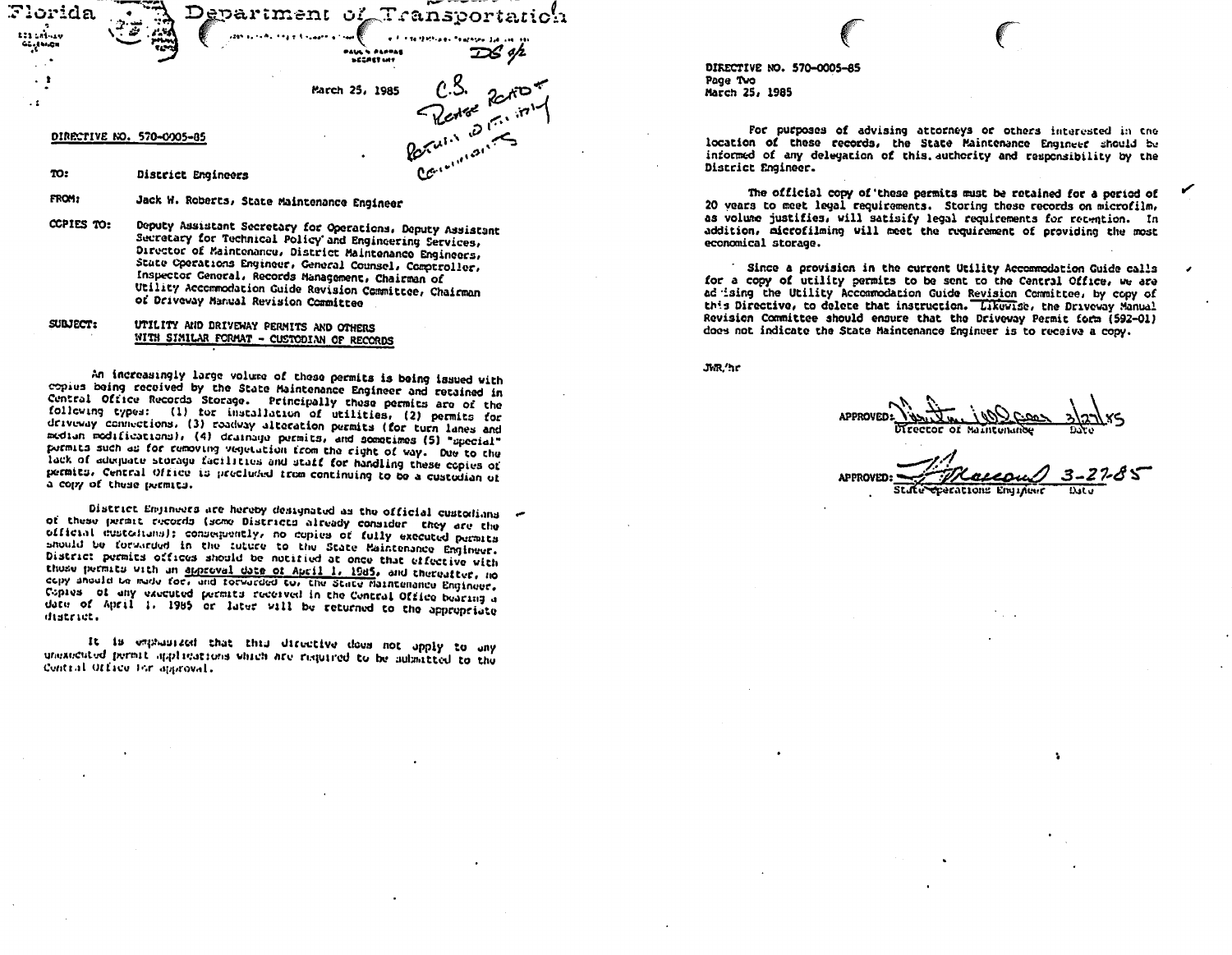| IIIA | $U$ TII  | LITIES COORDINATING    | $\cup$ DMM $\cup$<br>$\mathbf{r}$<br>$\overline{a}$ |
|------|----------|------------------------|-----------------------------------------------------|
|      | JINATION | THROUGH<br>COOPFRATION |                                                     |

| UN UUR<br>(Y/N)?         | FLORIDA UTILITIES COORDINATING COMMITEE |                                         |                            |                                                                  |  |  |
|--------------------------|-----------------------------------------|-----------------------------------------|----------------------------|------------------------------------------------------------------|--|--|
|                          |                                         | COORDINATION THROUGH COOPERATION        |                            | May 3, 1985                                                      |  |  |
| <b>TRANT</b><br>LIST     |                                         | ATTENDANCE LIST FOR QUARTERLY MEETING - | DATE:<br>LOCATION:         | TALLAHASSEE, FL                                                  |  |  |
|                          |                                         |                                         |                            |                                                                  |  |  |
| <b>DU TUU</b><br>MAILING | <b>NAME</b>                             | ORGANIZATION                            | <b>BUSINESS</b>            | <b>BUSINESS</b>                                                  |  |  |
|                          |                                         | REPRESENTED                             | PHONE                      | <b>ADDRESS</b>                                                   |  |  |
|                          | E.T. (TED) CARLSON, JR.                 | $I-PL$                                  | 813/953-7231               | $P.0.80\times 1119$<br>$SARASOTA$ $FL$ , 33579                   |  |  |
|                          | riesT<br>$\rho_M$                       | City of Neachula                        | $(13/723 - 313)$           | $r.0.$ Bo $\times 818$<br>Wanchula, F/a 33873                    |  |  |
|                          | EFF RODGER                              | POPLES GAS JUSTER                       | 813<br>$273 - 0074$        | PO BOX 2562<br>Tampa, F1 33601                                   |  |  |
|                          | E.R. MCMATH                             | UNITED TEL OF FL                        |                            | $P0$ $A0$ $5000$<br>889 6779 AUTAMONTE SPESFL.                   |  |  |
|                          | GE, CARTER                              | GENERAL TELEPHONE CO.                   | 813<br>953-8989            | P.O. Box 2929<br>$SARS$ <sub>o</sub> $TA$ , $FC$ 33578           |  |  |
|                          | T.H. ECKERSON                           | GEN. TEL. CO.                           | $962 - 0789$               | PIBOX 110 (MC1886)<br>TAMPA 336 OT                               |  |  |
|                          | P. H. LYONS                             | $\iota$<br>$\iota$<br>41                | 813<br>2246011             | P.00.110 (Me39)                                                  |  |  |
| $\vee$                   | FELD<br>KAY                             | 1 <sup>t</sup><br>11<br>11              | 813<br>$893 - 4591$        | $\frac{7Am\rho A33601}{R0.88811828 mac2008}$<br>ST PETE FL 33710 |  |  |
| V                        | W, L, CH/LOS                            | DOT                                     | 813<br>$533 - 816$         | PO SOX 1249<br>QARTUW, FLA 33830                                 |  |  |
|                          | .W. Price                               | FHWA                                    | $90 - 691 -$               | 223 Bronard St.                                                  |  |  |
|                          |                                         |                                         | 1242<br>$305 - 377 - 5365$ | Tallahassee FL 32301<br>401 NW ZAVE Rom 520 Migmi                |  |  |
|                          | TIKOP                                   | $FQOT-$                                 |                            | 33/28<br>401 V-W ZAVERM 520                                      |  |  |
|                          | MCGETRICK<br>$\overline{J}$ <i>m</i>    | FDOT                                    | 305-377-5367               | $M_{14m_1}$ 33128                                                |  |  |
|                          | DAVID WATKINS                           | FPI                                     |                            | $305-552-4290$ MIAMI FZ 33102<br>$P. 0.$ Box $0.29100$           |  |  |
|                          | LARLOS LLORET                           | FPL                                     | $305 - 552 - 4289$         | $M_1$ ANI, FL. 33102                                             |  |  |
|                          | C.B. ROANE                              | FLA POWER & LIGHT                       |                            | 904-257-7205 Daytona Beach, FL 32015<br>Haydon Burns Bldg.       |  |  |
|                          | Ernest Salley                           | Fla. DOT-RailBureau                     | 904-488-5704               | Tallahossee, Fla. 32301                                          |  |  |
|                          | RICHARD W. TAYLOR                       | FLA. DOT-                               | $904 - 734 - 2171$         | $P.0.60 \times 47$<br>DELAND, FLA. $32721 - 0047$                |  |  |
|                          | Ken BROWN                               | TECO                                    | 813 2284705                | P.0.030X111<br>TAMPAFC 35601                                     |  |  |
|                          | <b>KENNETH J. GILBERT</b>               | FPL                                     | 305-765-3276               | $70$ Box $8248$<br>FORT LAUDRRDALE, FL 33310                     |  |  |
|                          | D.K.Kennedy                             | FPL                                     | 305-552-3255               | P.O. Box 029100<br>Miami, FL 33102                               |  |  |
| Y                        | J.N.GIBBS                               | FPL                                     | 305-552-2540               | P.O. BOX 029100<br>MIMI, FLA 33102                               |  |  |
|                          | Charlie Kimbrell                        | DISTIT & So Bell                        | $305 - 264 - 6878$         | 666 N.W.79 th Aue, RM 359<br>$M_{1.4M1}$ , $F_{4.33126}$         |  |  |
|                          | DON KUSSELL                             | DOT CHILLEY                             | 904-638-0250               | $Hwqo$ G<br>CHIPCOY FL 32428                                     |  |  |
|                          | Charles Andrews                         | $D.O.T$ $D r 5f 3$                      | $11 - 6 - 71$              | 1 <sub>1</sub><br>$\prime$ $\prime$<br>$\mathfrak{c}_I$          |  |  |
|                          | W.L. Anderson                           | D. O. T. Dist                           | 2/3<br>$333 - 8161$        | 33830<br>$P.O.Box1249$ Bartow $F/I$ .                            |  |  |
|                          | JAN KLATT                               | CALL CANDY                              | 8/3<br>224.7750            | TAMPA, FLS3601<br>GIO MORGAN ST MC 1795                          |  |  |
|                          | RichARD HAMMOCK                         | FPL                                     | 305<br>$552 - 3260$        | 120.80x029100<br>$M_iAn_i$ $FL. 33102$                           |  |  |
|                          |                                         |                                         |                            |                                                                  |  |  |